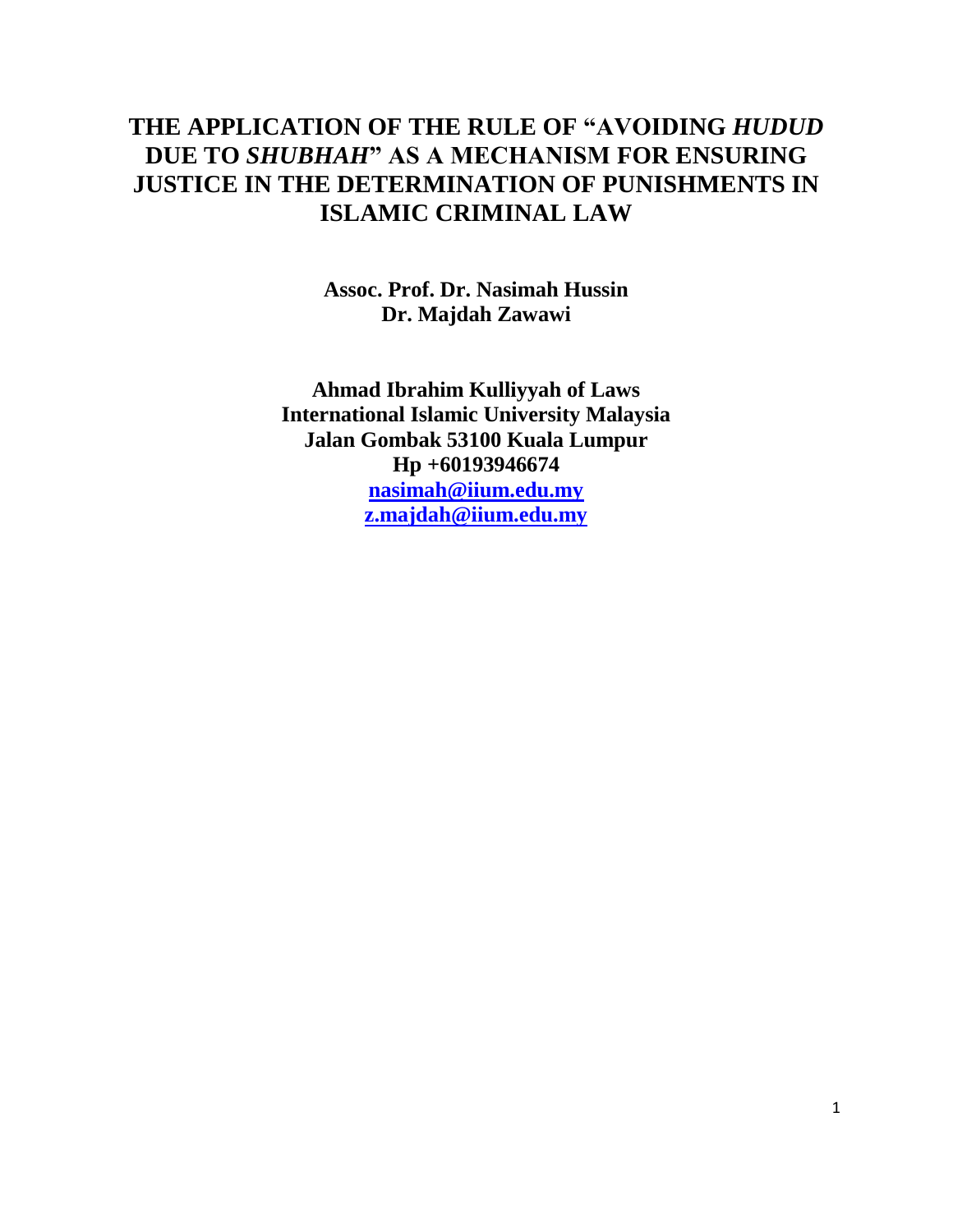# **The Application of The Rule of "Avoiding** *Hudud* **due to** *Shubhah***" as a Mechanism for Ensuring Justice in the Determination of Punishments in Islamic Criminal Law**

There are strict evidentiary requirements that need to be fulfilled before a person can be found guilty in a court of law. The avoidance of infliction of punishment of *hudud* where there exists a situation called *shubhah* (doubt) is based on the Hadith of Prophet s.a.w. which says, "Set aside the execution of *hudud* punishments in cases of doubt (*shubhah*)." The rule of avoiding *hudud* due to *shubhah* not only applies to *hudud* cases, but it can also be applied in *qisas* and *ta'zir* crimes. This is because the main aim of the principle is to maintain justice and to guarantee that the rights of the accused are protected. This paper looks at the meaning of *shubhah*, its types and discusses how this concept has been used to ensure that the application of punishment is done in a practical manner. This paper also examines the practice of *Shari'ah* Courts in Malaysia when considering *shubhah* in the determination of punishment. It is submitted that the existence of *shubhah* can be used as a mechanism to ensure that the application of punishments are not issued at the whims and fancies of the judges. This clearly shows that the operation of the Islamic criminal justice system operates in moderation and looks into the welfare of not only the victim but also balances it with the rights of the accused persons.

**Keywords:** *Hudud*, *Shubhah*, Punishment, Criminal Justice, Islamic Law

 $\overline{\phantom{a}}$ 

### **Introduction**

The Islamic Criminal law does not aim to punish a suspect immediately. There are strict evidentiary requirements that need to be fulfilled before a person can be found guilty in a court of law. If there is doubt or "*shubhah*" even in the slightest form when establishing an offence, the prescribed punishment may not be imposed.<sup>1</sup> This is based on the *Hadith* of Holy Prophet s.a.w which says,

<sup>1</sup> In Islam, crime and punishment may be classified into three types, i.e. *hadd*, *qisas* and *ta'zir*. *Hadd* (plural: *hudud*), is a crime punishable with a fixed punishment imposed as the right of public, or known as the right of Allah. *Hudud* crimes and their punishments are mentioned clearly in the text of the Qur'an and the Sunnah. The crimes of *hudud* in Islamic criminal law are *zina* (adultery or fornication), *qazf* (false accusation of *zina*), theft, robbery, drinking intoxicants, apostasy and rebellion. When a crime of *hadd* is established, the prescribed punishment must be imposed. It cannot be reduced nor pardoned. *Qisas & Diyat* is a crime punishable with a fixed punishment imposed as the right of individual. *Qisas & Diyat* crimes and their punishments are mentioned clearly in the text of the Qur"an and the *Sunnah*. The crimes include homicide and causing bodily harm to others. Since these crimes involve the right of an individual, the victim has the right to choose, whether to demand the infliction of punishment on the offender or to pardon him. *Ta'zir* is a crime punishable with penalties that are discretionary, i.e. it is left to the discretion of the judge to determine the suitable punishment to be imposed on the offender. It consists of all kinds of transgression where no specific and fixed punishment is prescribed. (see: Awdah n.d.)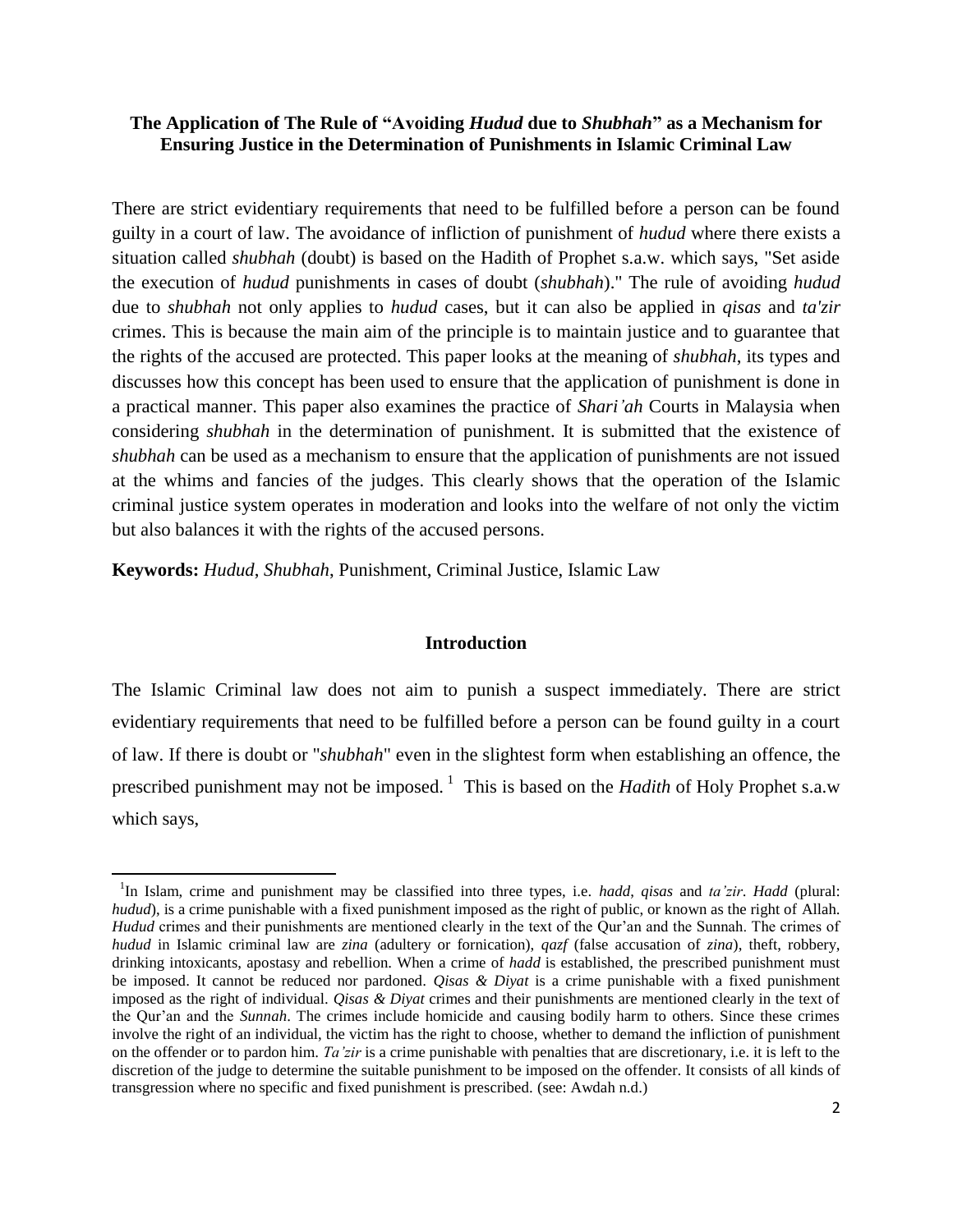"Set aside the execution of *hudud* punishments in cases of doubt (*shubhah*)." (Al-Shawkani 1973)

This is clearly reflected in the strict nature of proof required to establish *hudud* offences, for instance high demands are made of the witnesses as regards to the numbers, qualifications and the contents of their statements.

*Shubhah* can be translated as doubt, in the Islamic penal context, it means something which is ambiguous or something that is very close to certainty but is not certain. (Ibn al-Humam 1995) For example, s*hubhah* relating to the possession of the property in the case of stealing shared property. Anyone who steals something which he shares with another person will not be liable to the *hadd* punishment as the definition of theft, that is punishable by the *hadd* punishment, is taking someone else's property by stealth. A *shubhah* exists in this case since he does not really take the property of others because he has a share in it. Another example of *shubhah* is one relating to the uncertainty of the evidence. For instance, one who confesses that he has committed a *hadd* crime in the absence of evidence to establish his crime other than his confession. In this case, the *hadd* punishment should be inflicted on him based on his confession. However, if he withdraws his confession, the punishment should be remitted. This is because the withdrawal of a confession leads to *shubhah*, that the confession might not be true. The same rule applies if the witnesses withdraw their testimony in a case which depends solely on the testimony of witnesses. (Ibn Rushd 1983)

Though the Muslim jurists are in consensus regarding the remittance of *hudud* punishments due to *shubhah*, they are not in agreement concerning all *shubhah* matters. Some jurists consider that the existence of a particular *shubhah* remits the infliction of a *hadd* punishment, while others do not think so. These opinions are discussed in the following paragraphs.

According to Malik, al-Shafi"i and Ahmad ibn Hanbal, one who has had sexual intercourse with a woman who sleeps in his bed, believing that she is his wife, is excused from being punished by the *hadd* punishment since they hold that a woman found sleeping in his bed constitutes a *shubhah*, which supports his claim that he believes that she is his wife. (Awdah n.d.) Abu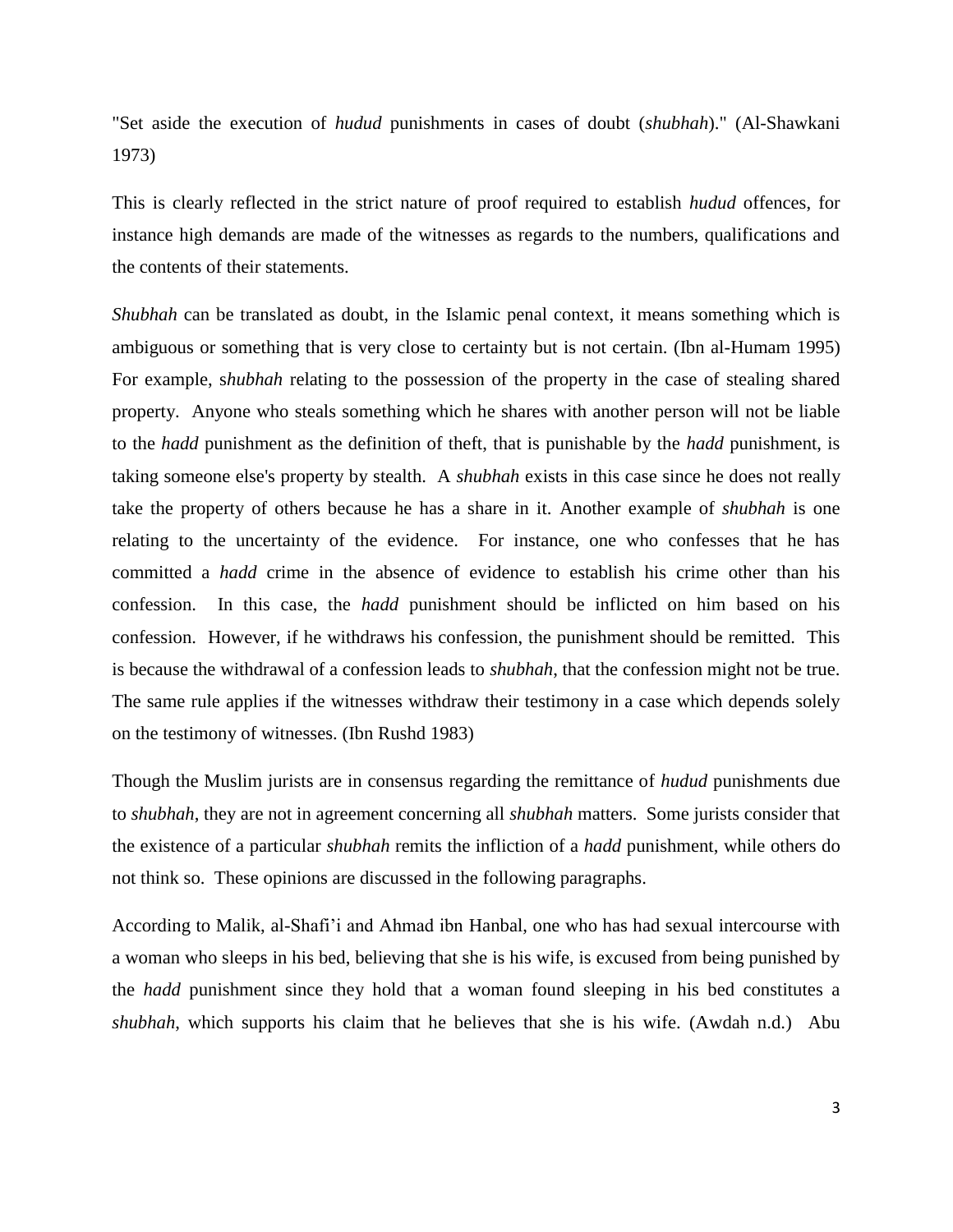Hanifah, on the other hand, does not consider the existence of a woman in the man's bed to be *shubhah*. (Ibn al-Humam 1995)

Abu Hanifah is of the view that one who marries his *mahram* (a woman within the forbidden degrees of marriage) is excused from the *hadd* of *zina* due to the *shubhah* relating to the "*aqd* (marriage contract). The same rule applies to any marriage which is unanimously agreed to be null and void, such as marriage to a fifth wife, or a married woman, or a woman who is still in her "*idda* (waiting period following divorce or death of the husband) or a divorcee after the third time (*ba'in*). (Ibn al-Humam 1995) Abu Yusuf and al-Shaybani, on the other hand, hold the same view as Malik, al-Shafi"i and Ahmad ibn Hanbal, who hold that the *hadd* of *zina* must still be imposed in these cases because the *shubhah* relating to the "*aqd* is null and void, as long as the offender knows of the prohibition of such marriages. (Ibn Rushd 1983)

In the case of stealing something originally permissible, for instance, stealing water that is being stored, or an animal carcass after it has been hunted, Abu Hanifah states that the *hadd* punishment for theft cannot be imposed because it is originally public property which is shared by all people. The public sharing of such things originally results in a *shubhah* because the need to share also exists after the thing has been possessed. (Ibn al-Humam 1995) Malik, al-Shafi"i and Ahmad ibn Hanbal, however, do not remit the *hadd* punishment in this case since they do not think that there is a *shubhah* regarding property which is originally permissible. (Ibn Rushd 1983)

Abu Hanifah also considers the state of something being of insignificant value (*tafih*) as a *shubhah* which can remit the infliction of the *hadd* punishment on those who steal things such as sand, mud, gypsum, wood, grass and so on. According to him, these things are of insignificant value because people are not normally interested in them. Thus Abu Hanifah refers to custom and common practice in society to identify which things are of insignificant value. However, if such things are modified and become valuable, for example, wood which has been modified and become furniture, then in this case amputation of the hand should be imposed on the one who steals them. Abu Yusuf, however, disagrees with Abu Hanifah on this matter. He holds that the *hadd* punishment for theft can be remitted only in the case of stealing sand and manure. In other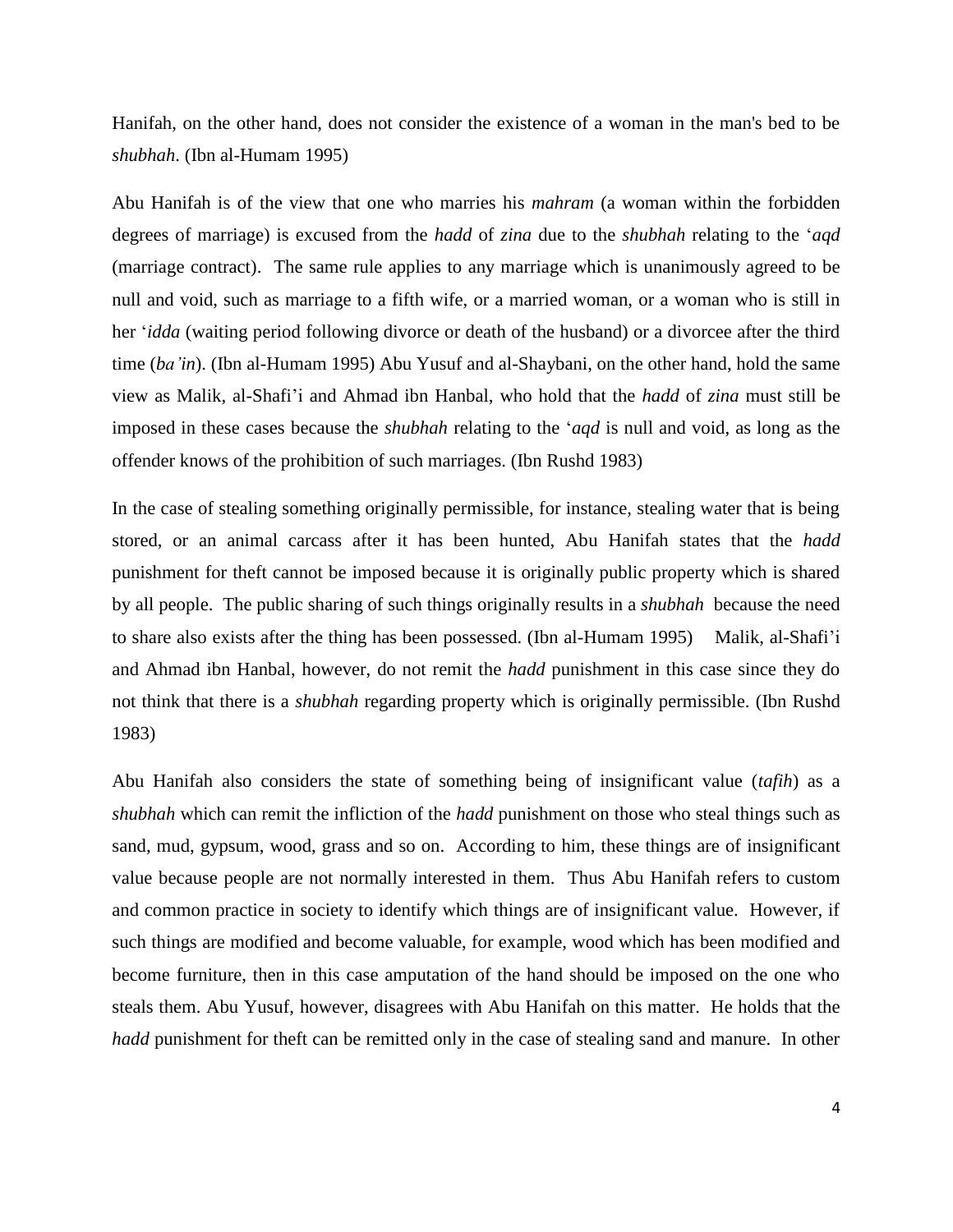cases, the *hadd* punishment must be imposed as long as the thing is valuable, i.e. can be bought or sold. (Ibn al-Humam 1995)

In contrast to the Hanafi School, Malik, al-Shafi"i and Ahmad ibn Hanbal do not think that there is any *shubhah* with regard to things of insignificant value as long as their value reaches the prescribed amount above which the *hadd* punishment for theft applies (*nisab*). (Ibn Rushd 1983)

Abu Hanifah also holds that the *hadd* punishment for theft is excused in the case of stealing something which rots quickly, for instance, vegetables, meat and bread. (Ibn al-Humam 1995) Abu Yusuf, however, disagrees with Abu Hanifah and holds the same view as Malik, al-Shafi"i and Ahmad ibn Hanbal who do not think that something which rots quickly is a cause for any *shubhah*. (Ibn Rushd 1983)

Similarly, Abu Hanifah exempts the *hadd* punishment for theft in the case of stealing the mosque door due to the *shubhah* relating to the custody of the property. (Ibn al-Humam 1995) On the other hand, Malik, al-Shafi"i and Ahmad hold that the mosque door is kept in a proper place and thus there is no *shubhah* to exempt anyone who steals it from being punished with the *hadd* punishment. (Awdah n.d.)

## **Types of** *Shubhah*

The Shafi"is and the Hanafis are concerned about classifying the different types of *shubhah* in detail whilst the Malikis and the Hanbalis are content with mentioning the cases which are considered as *shubhah* in general. According to the Shafi"i and Hanafi jurists, *shubhah* can be classified into three types. Both agree that the first type is, *shubhah* concerning '*al-mahall'* or the existence of a special situation. (Ibn al-Humam 1995, al-Ramli 1984) This can be seen in the case where a father steals the property of his son. Although the general position of theft is that if all the elements are fulfilled, it would result in the punishment of the amputation of the right hand, in this case, the *shubhah* that arises is the relationship between the offender and the victim. This situation becomes special due to the existence of a *hadith* of the Holy Prophet which says,

"You and your property belong to your father." (Abu Dawud, Hadith no.3530)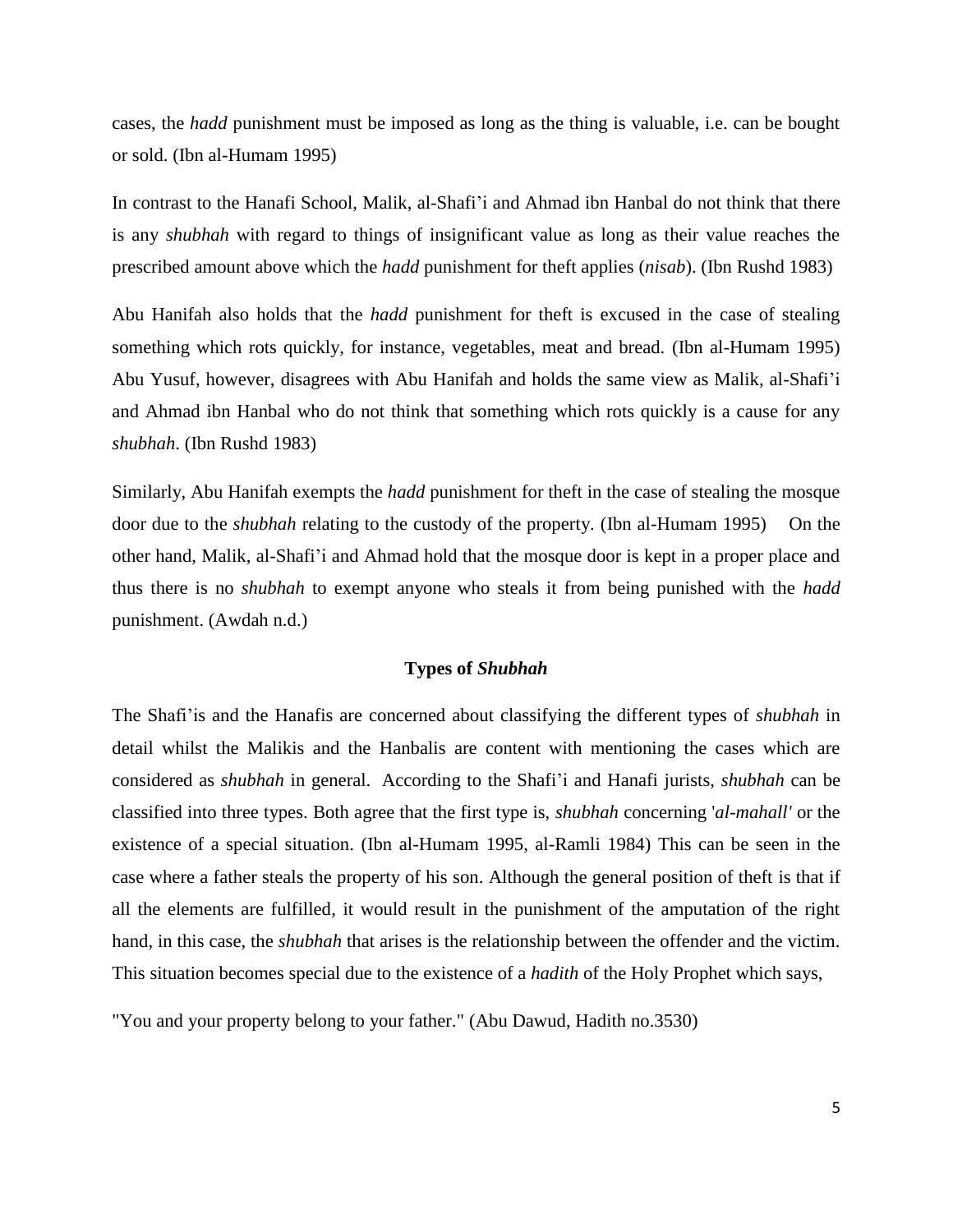In relation to the second type of *shubhah* the Shafi"i jurists are of the opinion that *shubhah* can exist concerning "*al-jihah*" or the legal value (*hukm*) relating to an act. The basis of this *shubhah* is the difference of opinion among the jurists on the legality of certain acts. Therefore, if someone commits a certain act when legality is disputable, the *hadd* punishment is remitted. For instance, a dispute between schools arises because Abu Hanifah accepts that a marriage without a guardian as legal, Malik accepts that a marriage without any witnesses as legal, Ibn "Abbas accepts that temporary marriage (*mut'ah*) as legal. Thus, having sexual intercourse in these disputable marriages is not considered as *zina*, since there is a *shubhah* which can remit the infliction of the *hadd* punishment, even though the doer himself believes that it is illegal. (al-Ramli 1984)

Meanwhile, the Hanafi jurists hold that the second type of *shubhah* is that concerning the act (*fi'il*). This *shubhah* exists when a person is confused as to whether certain acts are lawful or prohibited. An example can be seen in the case of a man who had sexual intercourse with a wife who he has divorced for the third time during her *'iddah*, or having that with a wife's slave. In this situation, the man and woman cannot be made liable for the *hadd* of *zina* because there exists doubt or *shubhah* in relation to the legality of the act. Therefore, in this situation, the *hadd* punishment can be replaced with a *ta'zir* punishment. It is stipulated that *shubhah* concerning the act can be an excuse if there is no original provision (*dalil*) which prohibits certain acts and the criminal believes that it is lawful; otherwise this *shubhah* cannot be an excuse to avoid the *hadd* punishment. (Ibn al-Humam 1995)

The other three jurists, however, disagree with Abu Hanifah regarding this matter and do not recognise the legality of *shubhah* concerning the act in the case of *zina*. (Awdah n.d.)

In relation to the third type of *shubhah*, the Shafi"i jurists state that *shubhah* can exist in relation to the doer (*fa'il*). (Al-Shirazi n.d.) An example can be seen when a man has sexual intercourse with a woman that he mistakenly believes to be his wife when in fact she is not. Here, he cannot be given the *hadd* punishment because of the doer's belief that he is exercising his right.

The Hanafi jurists on the other hand maintain that the third type of *shubhah* comes into being when there exists a contract or *'aqd*. (Ibn al-Humam 1995) For example, a man contracts into a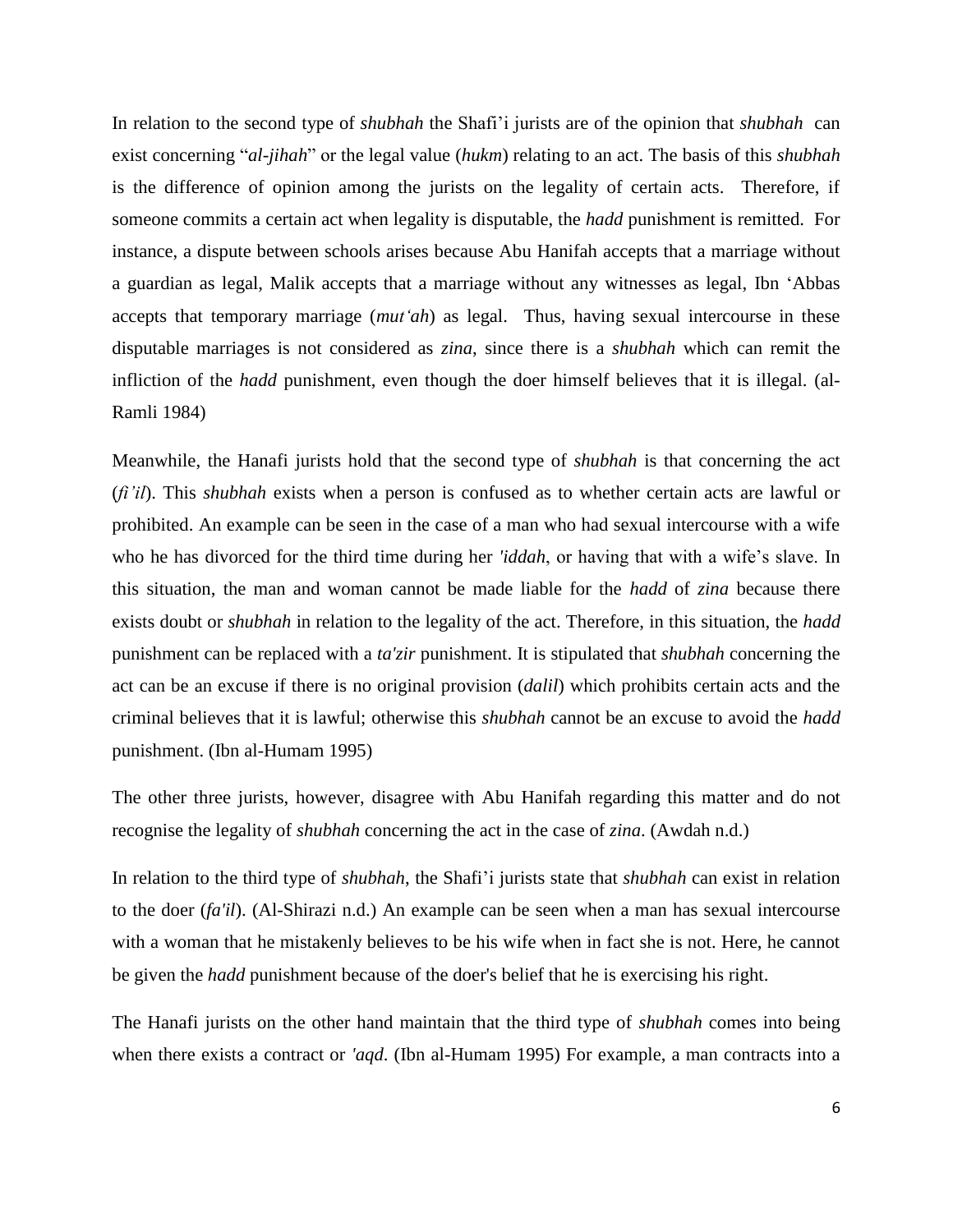marriage with his sister and has sexual intercourse with her. They cannot be made liable for *hadd* because of the existence of the contract of marriage or *'aqd al-nikah*. This is the *shubhah* that operates here. They can however be liable for *ta'zir* punishment. His disciples and the other jurists disagree with him regarding this matter and hold that the contract is not considered as causing a *shubhah* unless the criminal believes that it is legal. (Ibn Rushd 1983)

### **The Consequences of the Rule "Avoid** *Hudud* **Punishments in Cases of** *Shubhah***"**

The existence of *shubhah* in a particular crime could lead to two possible consequences i.e. either the accused is totally acquitted from the charge or the *hadd* punishment is remitted and replaced with a *ta'zir* punishment. (Awdah n.d.) Total acquittal can happen in three circumstances. First, if the *shubhah* exist in the elements of the crime. For example, the man who had sexual intercourse with a woman believing that she is his wife. Here, the mental element is absent hence no punishment may be awarded at all.

Second, if the *shubhah* exist in the application of the prohibitive text of the Qur'an or the *Hadith* of Prophet. An example of this is in the case of a marriage without the presence of a guardian or a witness. Some of the jurists accept it as legal whilst some others do not consider it as valid. Hence, there can neither be *hadd* nor *ta'zir* punishment.

Third, if there is *shubhah* in establishing the crime. For example, in the crime of *zina* where the testimony of the witnesses do not reach the required number of four, male, Muslim '*adil* witnesses. In such a circumstance, no punishment can be issued. (Awdah n.d.)

Apart from the above consequence, the rule of avoiding *hudud* in cases of *shubhah* will also result in remittance of *hadd* punishment and reduction to *ta'zir* punishment. The example of this is the situation where the father stealing from his son. Although the father will not be awarded the *hadd* punishment due to the existence of *shubhah*, he will be punished with *ta'zir* punishment instead. (Awdah n.d.)

The principle of avoidance of *hudud* in cases of *shubhah* not only applies to *hudud* cases only, but it can also be used both in *qisas* and *ta'zir* crimes. This is because the main aim of the principle is to maintain justice and to guarantee that the rights of the accused are also protected. This clearly shows that the operation of the Islamic criminal justice system operates in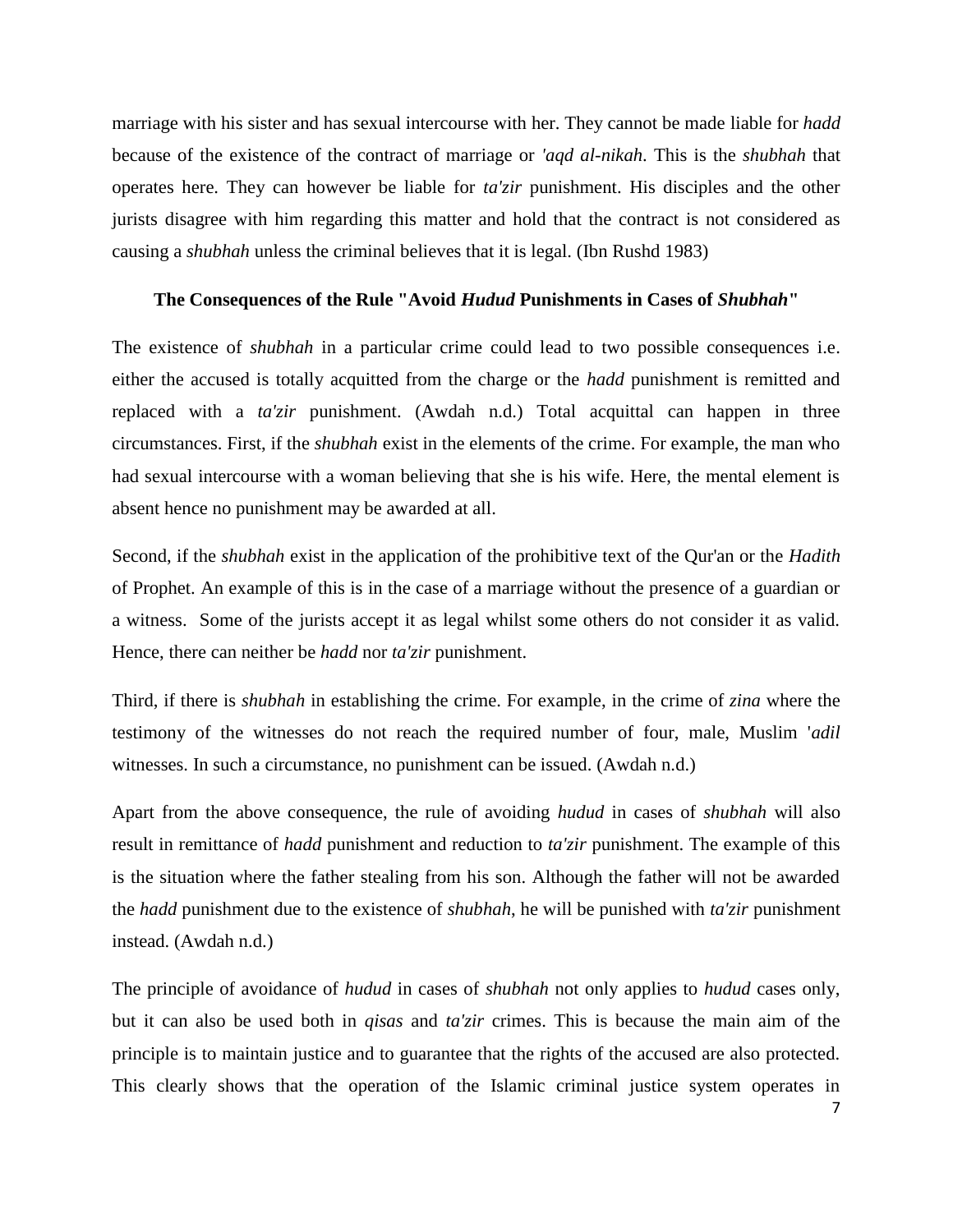moderation and looks into the welfare of not only the victim but also balances it with the rights of the accused persons.

#### **The Application of the Rule as Practised in the Syariah Courts of Malaysia**

In [Malaysian](http://en.wikipedia.org/wiki/Malaysia) [legal system](http://en.wikipedia.org/wiki/Law_of_Malaysia) there exist two separate systems of courts, i.e. the Syariah courts and the civil courts. The Syariah courts are distinct from the civil courts as to their function and jurisdiction. The Federal Constitution of Malaysia provides that, other than in the Federal Territories, the constitution, organisation and procedure of the Syariah courts are state matters over which the state has the exclusive legislative and executive authority. The Syariah courts were established under the state laws (that is the state enactments). The state enactments also provide for both the civil and criminal jurisdiction of the Syariah courts. A number of criminal offences which may be tried in the Syariah courts are listed in the state enactments. Generally, the offences can be divided into six categories, namely, matrimonial offences, offences relating to decency, offences relating to the consumption of intoxicants, offences concerning the spiritual aspect of Muslim communal life, offences relating to the sanctity of religion, and miscellaneous offences (of a religious nature) apart from those categories mentioned. (Ahmad Ibrahim 1986)

In criminal matters, the jurisdiction of Syariah courts is limited to that conferred by the Federal Constitution. (Schedule 9, List II, item 1) Parliament also enacted the Syariah Courts (Criminal Jurisdiction) Act 1965 (amendment)  $1984$ ,<sup>2</sup> limiting the jurisdiction of the Syariah courts to offences punishable with imprisonment for a term not exceeding three years, or with a fine not exceeding five thousand Malaysian Ringgit, or with whipping not exceeding six strokes, or any combination thereof. It should be noted that the jurisdiction of Syariah courts is limited only to persons professing the Religion of Islam.

From the above explanation, the extent to which Islamic criminal law is applied in the Syariah courts of Malaysia and its position can be clearly seen. Only a small part of Islamic crimes and punishments are included under the jurisdiction of the Syariah courts. Though *hudud* offences such as *zina, qazaf* and drinking intoxicants are included under the jurisdiction of the Syari"ah

 $\overline{\phantom{a}}$ 

 ${}^{2}$ Act No.23 of 1965. Before its amendment in 1984, the Syariah Courts have jurisdiction over offences punishable with imprisonment for no more than six months, or with a fine not exceeding one thousand ringgit, or any combination thereof.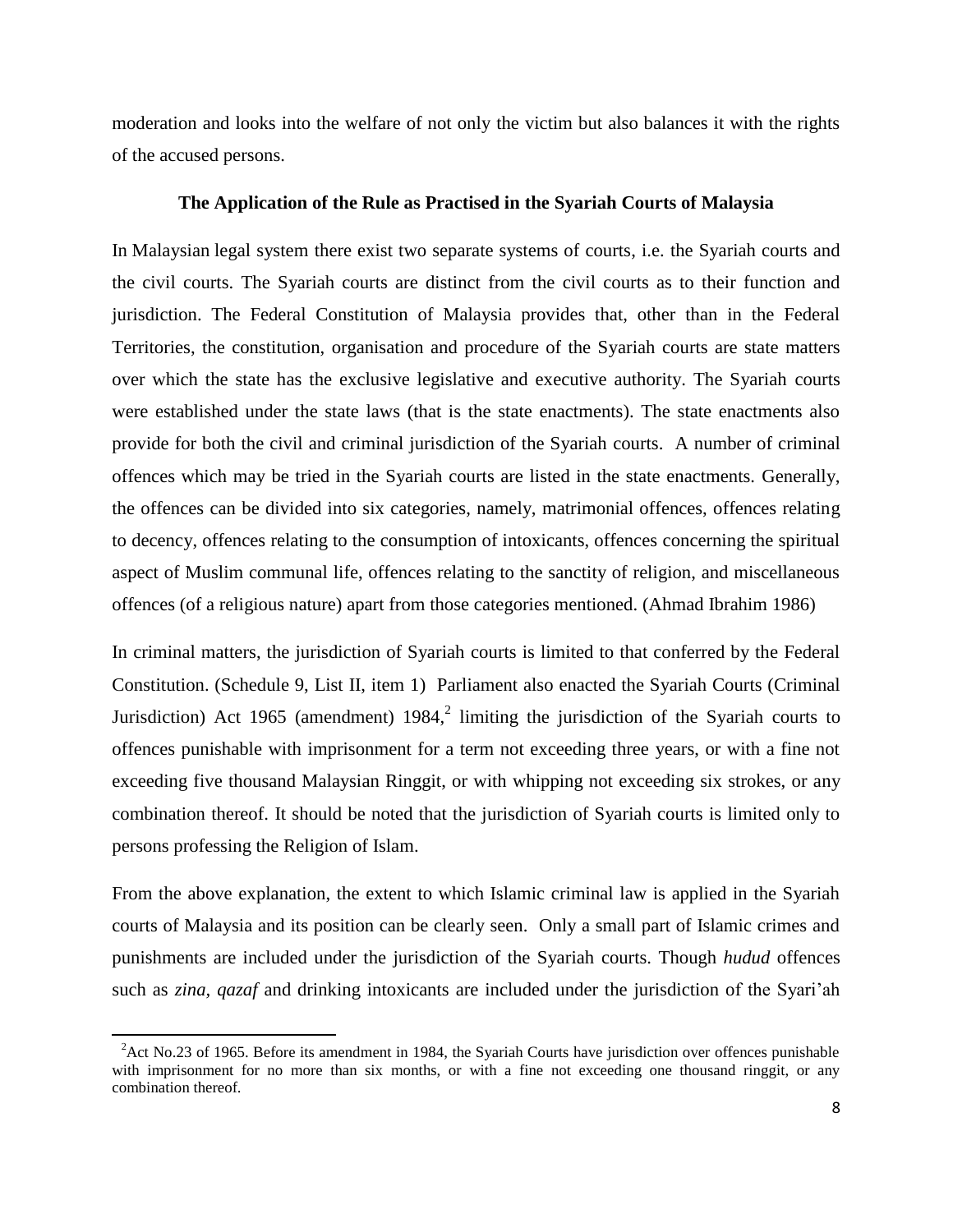Courts, the *hadd* punishments which should be imposed for these crimes are made impossible due to the limitations resulting from the Syariah Courts (Criminal Jurisdiction) Act 1965 (Amendment) 1984.

Despite the above, in practice, the rule of "avoiding *hudud* due to *shubhah*" is always applied by the Syariah court before deciding a case. In some cases, the court would dismiss the case and acquit the accused if there exist *shubhah* in establishing the offence while in some other cases the Syariah Appeal court would revise the decision of the trial court due to the presence of *shubhah* which may be overlooked by the previous court.

In *Syarie Prosecutor of Federal Territories v Jaiman bin Masta @ Mastah and Jamidah binte Abdul Majid* [2005]20 JH 154, both were charged for committing close proximity (*khalwat*). However, the accused were acquitted from the charge as *shubhah* exist in the elements of the crime of *khalwat* i.e. a man and a woman who are neither married to one another nor *mahram* to one another, being found together in any secluded place or in a house or room in circumstances which may arouse suspicion that they would commit *maksiat* (sexual intimacy)*.* In this case, the element of *khalwat* cannot be proven. Besides, the testimony tendered by the witnesses was also inconsistent with each other.

Similarly, in *Syarie Prosecutor of Kelantan v Mohamed bin Sabu anor* [1997] 11(1) JH 61, the court decided to dismiss the case. This was due to the fact that *shubhah* arose when the elements of the crime of *khalwat* cannot be established and the number of reliable witnesses was insufficient. Thus there was no prima facie case. $3$ 

In *Daud bin Mohamed anor v Syarie Prosecutor of Terengganu* [1997]11(2) JH 173, the appellants were charged for not performing Friday prayer. However, there were *shubhah* to proceed with the trial because the prosecutor who prosecuted the case was the potential witness for the respondent. The prosecutor who was also the investigating officer should not handle the case since it would create conflict of interest. The judge presiding the case decided that the case be handled by another prosecutor. If the case continued to be handled by the former prosecutor, this would lead to dismissal of the case.

 3 See also *Syarie Prosecutor of Pahang v Mahadi and Noriah* [1998] 12(1) JH 55.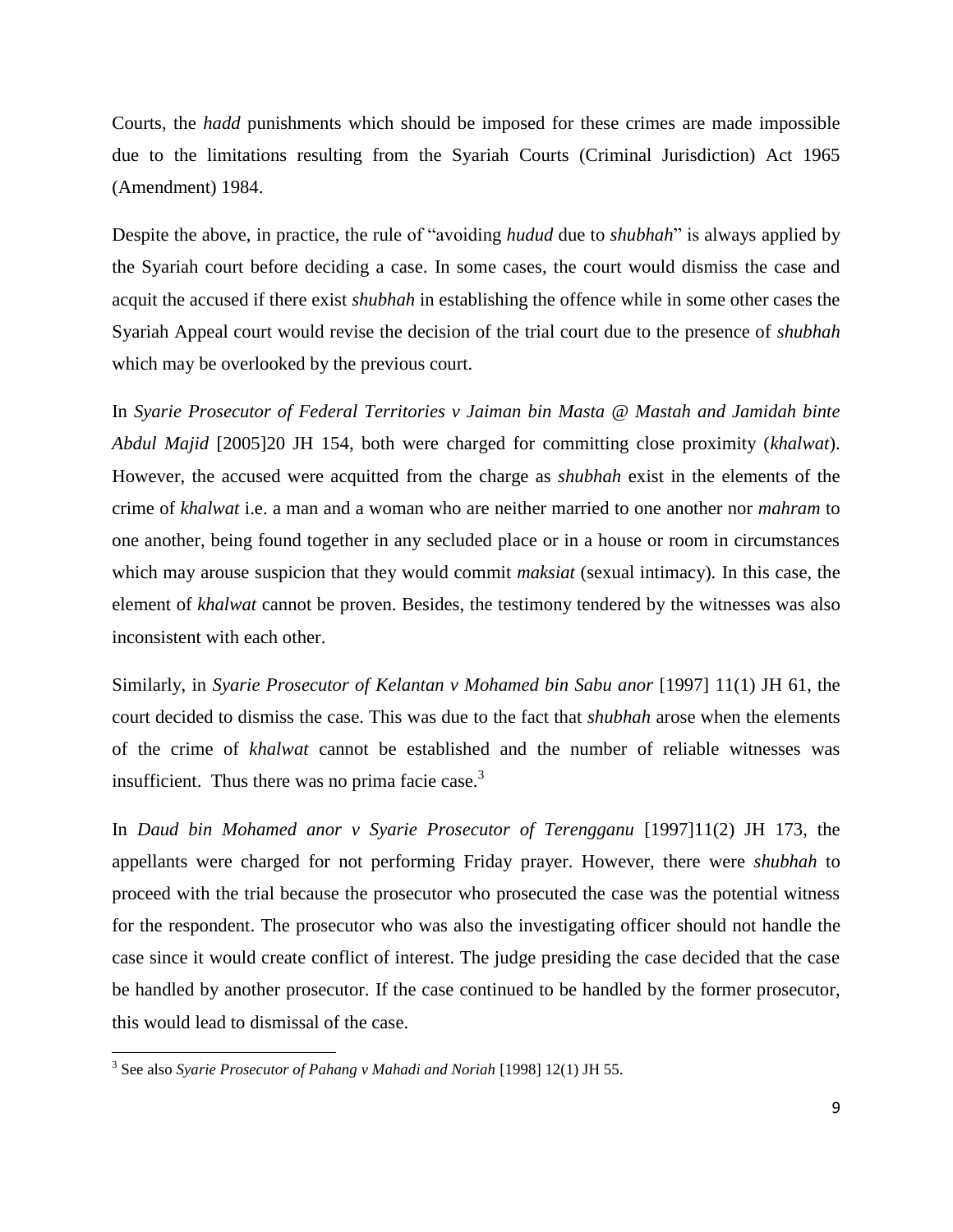In *Syarie Prosecutor of Sabah v Hj Adib Datuk Said* [1989] 6(2) JH 306, the accused was charged for committing illicit sexual intercourse with a girl that caused her to become pregnant. In the beginning the accused confessed in front of the investigating officer. However, when the case was brought before the court, he retracted his confession. The judge presiding the case concluded that there was *shubhah* in establishing the offence when the accused retracted his confession and thus he was acquitted.

In *Faridah v Syarie Prosecutor of Kelantan* [1980-1981] 1&2 JH 89, the appellant was convicted of attempting to commit illicit sexual intercourse based on her confession. However, the appellant later on retracted her confession claiming that she was actually coerced by the father (i.e. the other accused) to commit the offence. The Appeal Committee decided to grant her appeal on the ground that her retraction of confession creates *shubhah* and thus the punishment should be set aside.

Meanwhile, in *Che Lah v Syarie Prosecutor of Kelantan* [1980-1981] 1&2 JH 86, the appellant together with two others (a man and a woman) were convicted of the offence of illicit sexual intercourse. In the beginning the appellant confessed but he later on retracted his confession claiming that he was not involved in committing the material part of the crime. The Appeal Committee found that retraction of confession would amount to *shubhah* and thus granted his appeal. However, he was still convicted of the offence of *khalwat* since there was no *shubhah* in the fact that the appellant was found together with the other two accused during the commission of the offence.

### **Conclusion**

From the above discussion, it can be submitted that the existence of *shubhah* can be used as a mechanism to ensure that the application of *hudud* punishments are not issued at the whims and fancies of the judges. In the Malaysian context, the fact that the Syariah Courts are given limited jurisdictional power could be considered as a *shubhah*. Hence, in Malaysia the *hudud* punishment cannot be exercised due to this very real restriction. However, as mentioned in the beginning of the paper, the Syariah Courts in Malaysia have gone on to apply this rule of avoiding *hudud* when there is uncertainty in many of its judgments. This shows that judges are